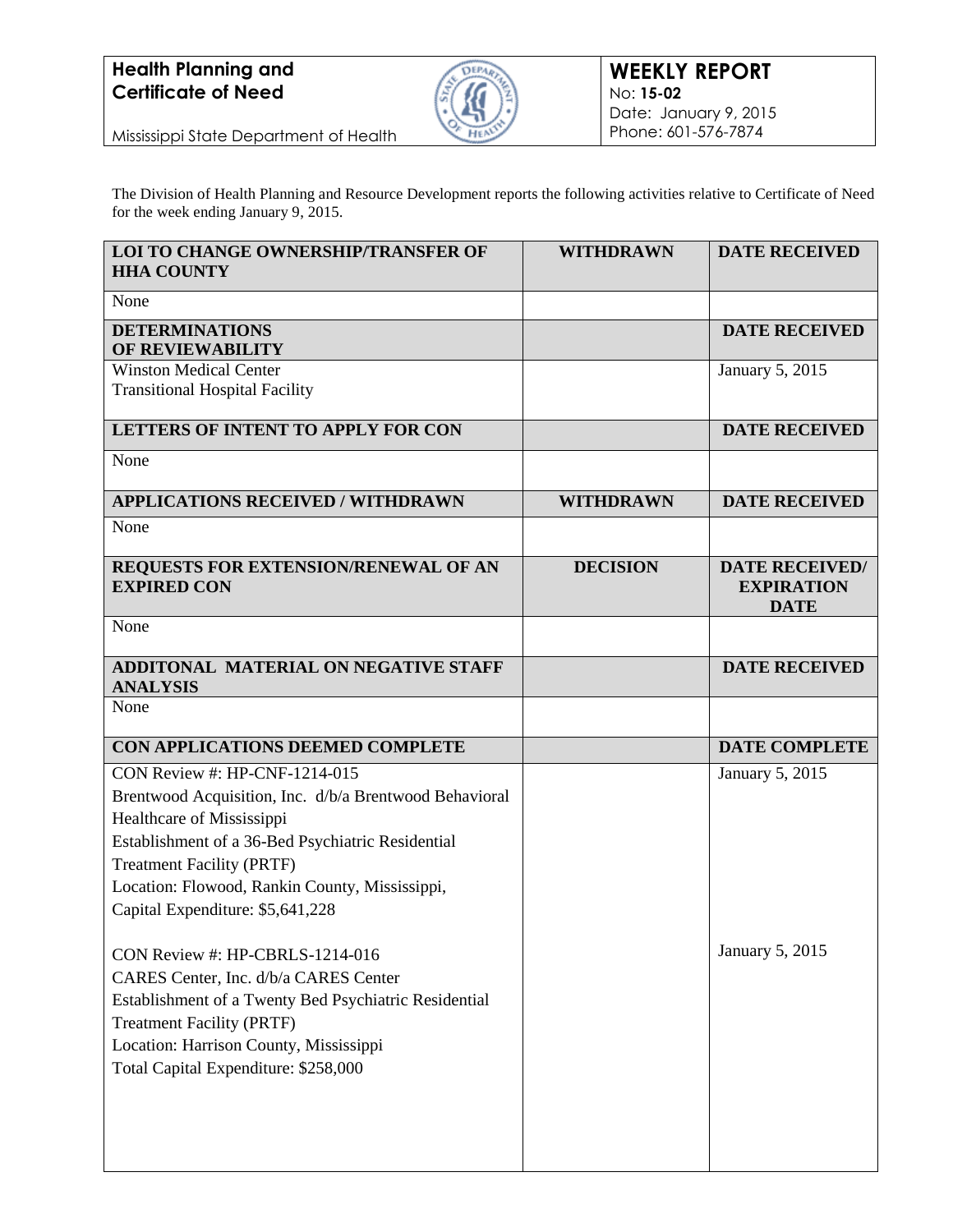Mississippi State Department of Health



#### **WEEKLY REPORT** No: **15-02**

Date: January 9, 2015 Phone: 601-576-7874

| CON Review #: ESRD-NIS-1214-017                      | January 5, 2015 |
|------------------------------------------------------|-----------------|
| Hattiesburg Clinic Professional Association          |                 |
| d/b/a Hattiesburg Clinic Dialysis Unit               |                 |
| Establishment of a Satellite ESRD Facility           |                 |
| Location: Hattiesburg, Forrest County, Mississippi   |                 |
| Capital Expenditure: \$38,000                        |                 |
|                                                      |                 |
| CON Review #: HG-NIS-1214-018                        | January 5, 2015 |
|                                                      |                 |
| Natchez Hospital Company, LLC                        |                 |
| d/b/a Natchez Regional Medical Center                |                 |
| Offering of Diagnostic Cardiac Catheterization and   |                 |
| <b>Digital Subtraction Angiography Services</b>      |                 |
| Location: Natchez, Adams, County, Mississippi        |                 |
| Capital Expenditure: \$253,695                       |                 |
|                                                      |                 |
| CON Review #: HG-R-1214-019                          | January 5, 2015 |
| Natchez Hospital Company, LLC d/b/a Natchez Regional |                 |
| <b>Medical Center</b>                                |                 |
| Renovation and Improvement of the Fourth Floor,      |                 |
| Emergency Department, Labor and Delivery Rooms, and  |                 |
| <b>Post-Partum Rooms</b>                             |                 |
| Location: Natchez, Adams, County, Mississippi        |                 |
| Capital Expenditure: 10,547,694                      |                 |
|                                                      |                 |
| CON Review #: ESRD-ES-1214-020                       | January 5, 2015 |
|                                                      |                 |
| RCG Mississippi, Inc. d/b/a/ RCG of Columbus         |                 |
| <b>Expansion of Existing ESRD Facility</b>           |                 |
| Location: Columbus, Lowndes County, Mississippi      |                 |
| Capital Expenditure: \$85,863.20                     |                 |
|                                                      | January 5, 2015 |
| CON Review #: HG-NIS-1214-021                        |                 |
| River Oaks Hospital, LLC d/b/a River Oaks Hospital   |                 |
| Establishment of Diagnostic Catheterization and      |                 |
| PCI Services and Acquisition of Related Equipment    |                 |
| Location: Flowood, Rankin County, Mississippi        |                 |
| Capital Expenditure: \$900,000                       |                 |
|                                                      |                 |
|                                                      |                 |
|                                                      |                 |
|                                                      |                 |
|                                                      |                 |
|                                                      |                 |
|                                                      |                 |
|                                                      |                 |
|                                                      |                 |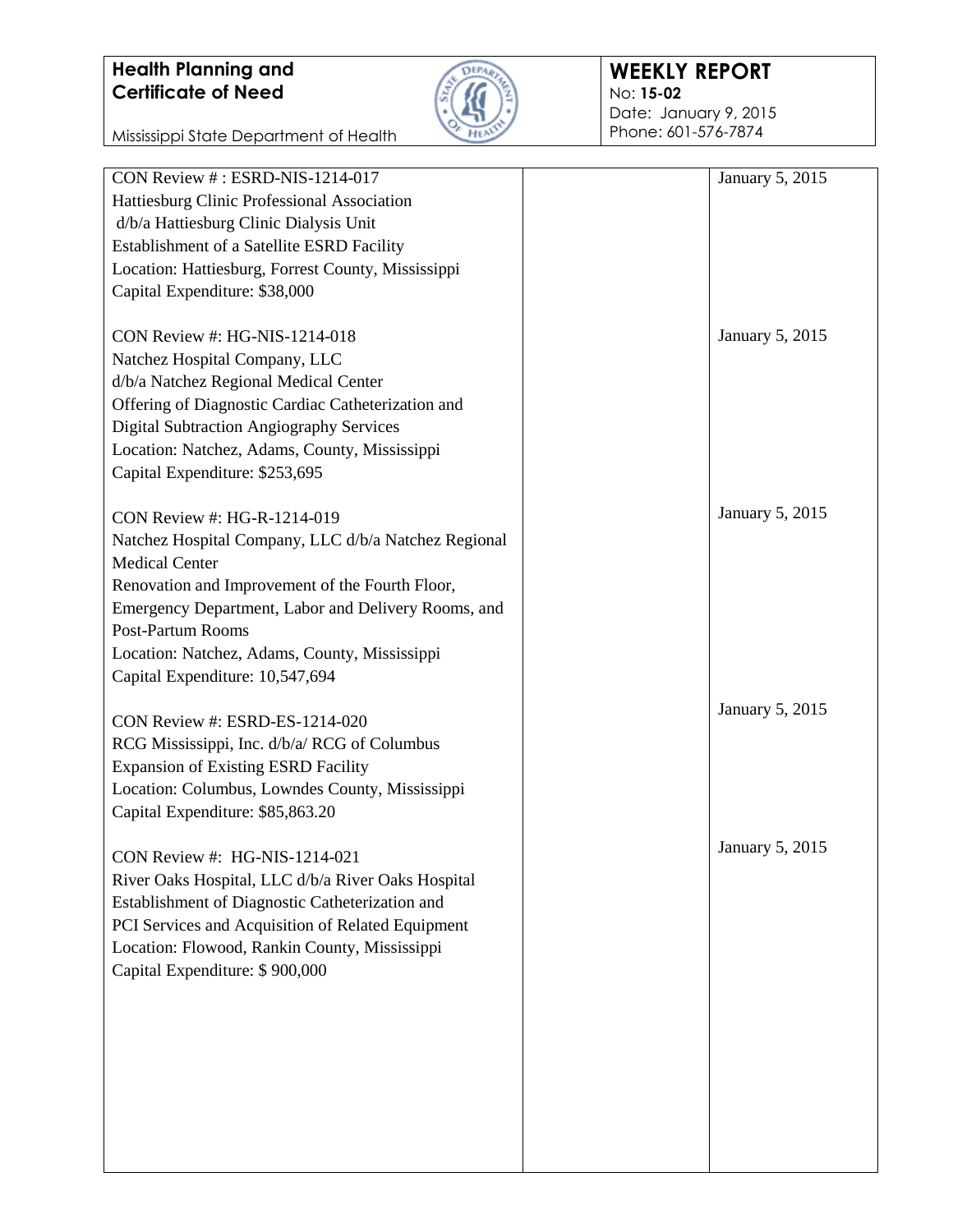

#### **WEEKLY REPORT** No: **15-02** Date: January 9, 2015 Phone: 601-576-7874

| CON Review Number: HP-CO-1214-022                      |                    | January 8, 2015                 |
|--------------------------------------------------------|--------------------|---------------------------------|
| Vicksburg Healthcare, LLC d/b/a River Region Health    |                    |                                 |
| System                                                 |                    |                                 |
| COST OVERRUN to #R-0831 (CON Review: HP-CB-            |                    |                                 |
| 0310-010)                                              |                    |                                 |
| Renovation/Addition of 20 Adolescent Psychiatric       |                    |                                 |
| Beds/Services                                          |                    |                                 |
| Location: Vicksburg, Warren County, Mississippi        |                    |                                 |
| Capital Expenditure: \$805,058                         |                    |                                 |
| Additional Capital Expenditure: \$97,345.46            |                    |                                 |
| Total Capital Expenditure: \$902,403.43                |                    |                                 |
|                                                        |                    |                                 |
| <b>FINAL ORDERS ISSUED</b>                             | <b>DECISION</b>    | <b>EFFECTIVE DATE</b>           |
| None                                                   |                    |                                 |
| <b>SIX-MONTH EXTENSION REQUESTS</b>                    | <b>DECISION</b>    | <b>EXPIRATION</b>               |
|                                                        |                    | <b>DATE</b>                     |
| None                                                   |                    |                                 |
|                                                        |                    |                                 |
|                                                        |                    |                                 |
|                                                        |                    |                                 |
| HEARINGS DURING THE COURSE OF REVIEW                   | <b>REQUESTED</b>   | <b>DATE</b><br><b>SCHEDULED</b> |
| <b>CON Review Number: ASC-NIS-0614-008</b>             |                    |                                 |
| <b>Madison Physician Surgery Center</b>                |                    |                                 |
| Establishment of a Multi-Specialty Ambulatory Surgery  |                    |                                 |
| Center                                                 |                    |                                 |
| Capital Expenditure: \$1,869,414.00                    |                    |                                 |
| Location: Madison, Madison County, Mississippi         |                    |                                 |
| Requestor(s): Madison Physician Surgery Center         | September 10, 2014 | To Be Scheduled                 |
|                                                        |                    |                                 |
| CON Review: NH-CRF-0512-011                            |                    |                                 |
| Hinds County Nursing & Rehabilitation Center, LLC      |                    |                                 |
| Construction/Relocation and Replacement of 119 Nursing |                    |                                 |
| Home Beds/Services                                     |                    |                                 |
| Capital Expenditure: \$9,650,798                       |                    |                                 |
| Location: Jackson, Hinds County, Mississippi           |                    |                                 |
| Requestor: WCRL, LLC d/b/a Willow Creek Retirement     | October 17, 2012   | To Be Scheduled                 |
| Center                                                 |                    |                                 |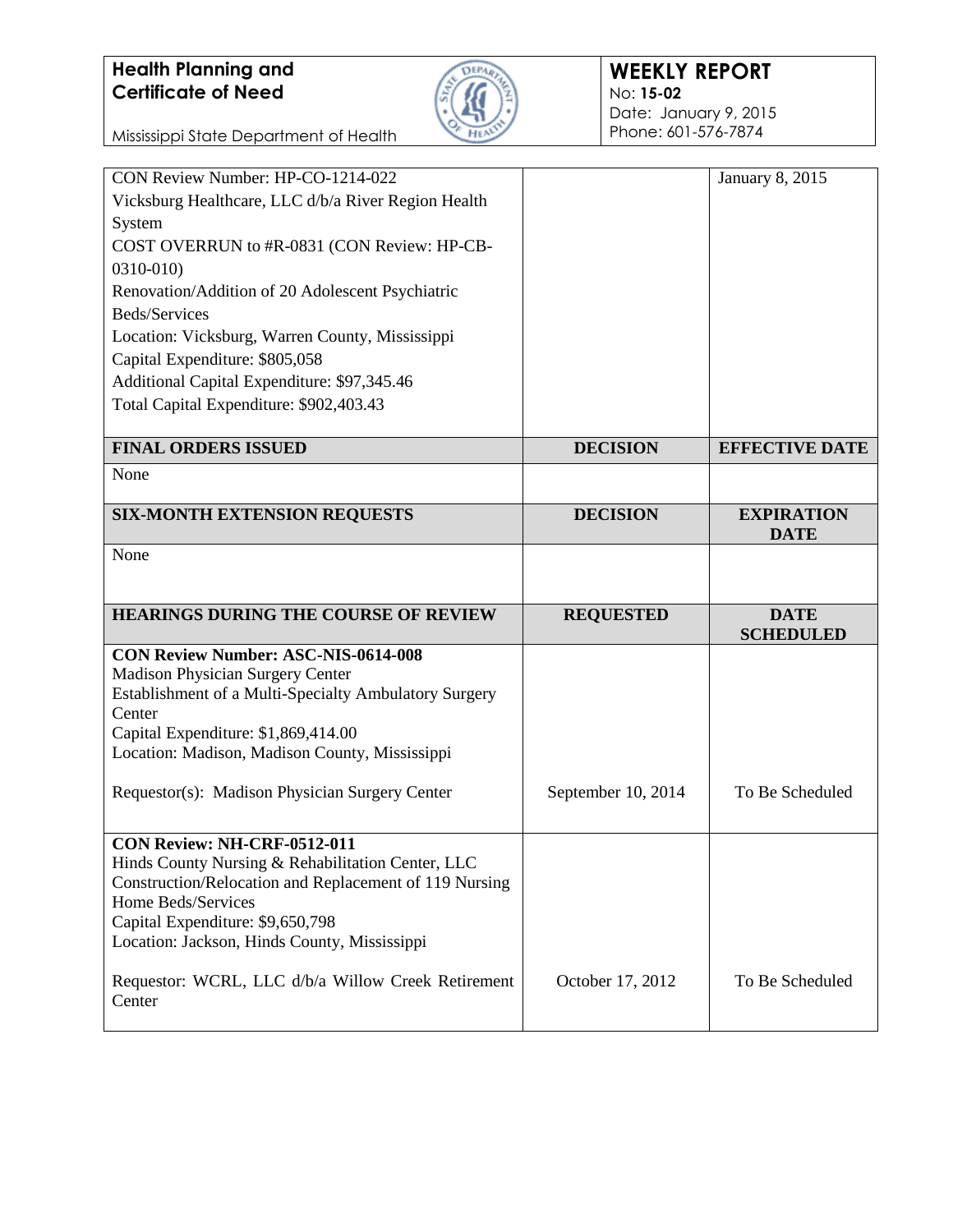

| <b>CON Review: HG-RLS-1210-039</b>                     |                        |                 |
|--------------------------------------------------------|------------------------|-----------------|
| Patients' Choice Medical Center, Raleigh               |                        |                 |
| Lease/Relocation of 10 Chemical Dependency Beds &      |                        |                 |
| Offering of Adult Chemical Dependency Services         |                        |                 |
| Capital Expenditure: \$58,400                          |                        |                 |
|                                                        |                        |                 |
| Requestor: Alliance Health Center, Meridian            | March 16, 2011         | To Be Scheduled |
| CON Review: FSF-NIS-0610-025                           |                        |                 |
| Gumtree Imaging, LLC Tupelo                            |                        |                 |
| Acquisition/Establishment and Offering of MRI Services |                        |                 |
| Capital Expenditure: \$1,090,000                       |                        |                 |
|                                                        |                        |                 |
| Requestor: The Imaging Center at Gloster Creek Village | <b>August 26, 2010</b> | To Be Scheduled |
|                                                        |                        |                 |
| CON Review: ESRD-NIS-0908-031                          |                        |                 |
| Fresenius Medical Care-Calhoun City                    |                        |                 |
| Establish/Const of a 6-Station ESRD Facility in        |                        |                 |
| <b>Calhoun County</b>                                  |                        |                 |
| Capital Expenditure: \$462,471                         |                        |                 |
| Requestor: Fresenius Medical Care                      | March 9, 2010          | To Be Scheduled |
|                                                        |                        |                 |
| CON Review: ESRD-NIS-0908-034                          |                        |                 |
| Fresenius Medical Care-West Point                      |                        |                 |
| Establish/Const of a 10-Station ESRD Facility in       |                        |                 |
| Clay County                                            |                        |                 |
| Capital Expenditure: \$380,000                         |                        |                 |
|                                                        |                        |                 |
| Requestor: Fresenius Medical Care                      | March 9, 2010          | To Be Scheduled |
| CON Review: ESRD-NIS-0908:035                          |                        |                 |
| Fresenius Medical Care-Water Valley                    |                        |                 |
| Establish/Const. of a 6-Station ESRD facility in       |                        |                 |
| Yalobusha County                                       |                        |                 |
| Capital Expenditure: \$462,471                         |                        |                 |
| <b>Requestor: Fresenius Medical Care</b>               | March 9, 2010          | To Be Scheduled |
|                                                        |                        |                 |
| CON Review: FSF-NIS-0808-024                           |                        |                 |
| Advanced Medical Imaging of Greenville, LLC            |                        |                 |
| Provision of MRI Services in Washington County         |                        |                 |
| Capital Expenditure: \$0                               |                        |                 |
|                                                        |                        |                 |
| Requestor: Delta Regional Medical Center               | December 3, 2008       | To Be Scheduled |
|                                                        |                        |                 |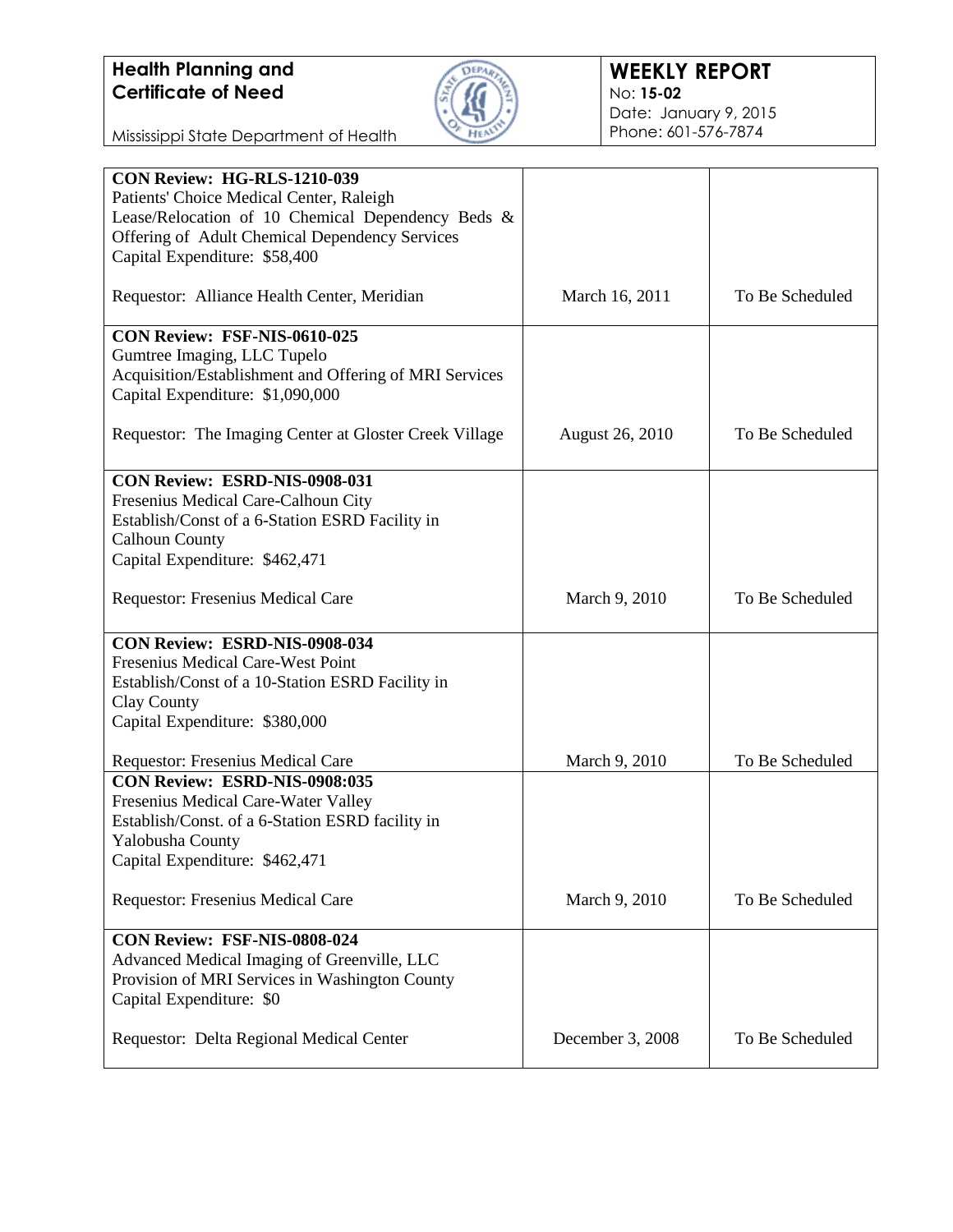

| <b>CON Review: HP-CB-1107-027</b>                                                                                                                  |                  |                                                                |
|----------------------------------------------------------------------------------------------------------------------------------------------------|------------------|----------------------------------------------------------------|
| Alliance Crossings d/b/a Alliance Health Center, Meridian                                                                                          |                  |                                                                |
| Addition of 30-Bed Psychiatric Residential Treatment                                                                                               |                  |                                                                |
| Facility                                                                                                                                           |                  |                                                                |
| Capital Expenditure: \$6,750,000                                                                                                                   |                  |                                                                |
| Requestor: Alliance Health Center                                                                                                                  | March 6, 2008    | <b>Withdrawal of</b><br><b>Hearing Request</b><br>$(12-31-14)$ |
| CON Review: HP-CB-1107-026                                                                                                                         |                  |                                                                |
| Brentwood Acquisition, Inc., d/b/a Brentwood Behavioral<br>Healthcare of Mississippi, Flowood<br>Establishment of a 30-Bed Psychiatric Residential |                  |                                                                |
| <b>Treatment Facility</b>                                                                                                                          |                  |                                                                |
| Capital Expenditure: \$6,750,000                                                                                                                   |                  |                                                                |
|                                                                                                                                                    |                  |                                                                |
| Requestor: Brentwood Behavioral Healthcare of<br>Mississippi                                                                                       | March 6, 2008    | <b>Withdrawal of</b><br><b>Hearing Request</b><br>$(12-31-14)$ |
| <b>CON Review: HP-CB-1107-028</b>                                                                                                                  |                  |                                                                |
| Diamond Grove Center, LLC, Louisville                                                                                                              |                  |                                                                |
| Addition of 30 Psychiatric Residential Treatment Facility                                                                                          |                  |                                                                |
| Beds/Services                                                                                                                                      |                  |                                                                |
| Capital Expenditure: \$6,750,000                                                                                                                   |                  |                                                                |
| Requestor: Diamond Grove Center                                                                                                                    | March 6, 2008    | <b>Withdrawal of</b><br><b>Hearing Request</b><br>$(12-31-14)$ |
| CON Review: FSF-NIS-0807-018                                                                                                                       |                  |                                                                |
| Desoto Imaging and Diagnostics, LLC                                                                                                                |                  |                                                                |
| <b>Establishment of Mobile PET Services</b>                                                                                                        |                  |                                                                |
| Capital Expenditure: \$0                                                                                                                           |                  |                                                                |
| Requestor: Baptist Memorial Hospital - DeSoto                                                                                                      | December 3, 2007 | To Be Scheduled                                                |
| CON Review: HG-NIS-1206-038                                                                                                                        |                  |                                                                |
| Laird Hospital, Inc.                                                                                                                               |                  |                                                                |
| Offering of MRI Services at Rush Medical Clinic,                                                                                                   |                  |                                                                |
| Philadelphia                                                                                                                                       |                  |                                                                |
| Capital Expenditure: \$14,500                                                                                                                      |                  |                                                                |
| Requestors: Neshoba County General Hospital & InSight<br><b>Health Corporation</b>                                                                 | May 2, 2007      | To Be Scheduled                                                |